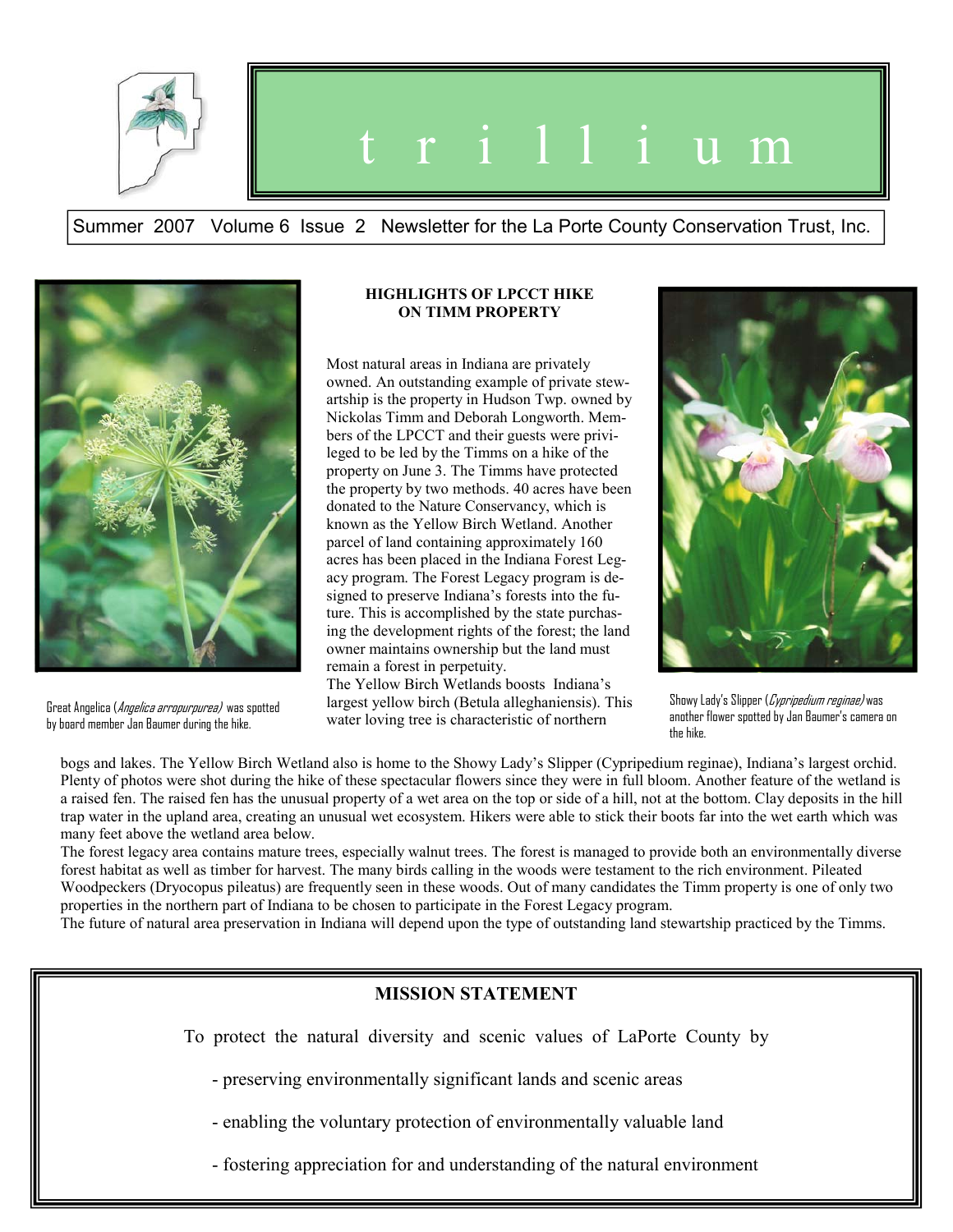

Partridge-berry (Mitchella repens)

**La Porte County Conservation Trust, Inc.** 

**Board of Directors** 

 **President**  Dennis Richardson

 **Vice-President** Robert Boklund

 **Secretary**  Elizabeth McCloskey

 **Treasurer**  James Simon

Marcia Alexander

Steve Barker

Jan Baumer

Don Bowman

John Pflum

## SPOTLIGHT ON. . . PARTRIDGE-BERRY

Where did American native plants get their common and Latin names? Early explorers of what is now the United States often included scientists interested in botany, or friends of botanists back in Europe. Carolus Linnaeus, a Swedish scientist in the 1700's, is one of the most famous, and is the scientist responsible for the classification system used worldwide for naming plants and animals (family, genus, species, etc.).

Let's consider Partridge-berry, one of the common plants of Wintergreen Woods Nature Preserve. This evergreen groundcover plant was named by Linnaeus after his friend John Mitchell, an Englishman who lived in American and gave him valuable information on American flora. Thus the name *Mitchella repans, repans* meaning reclining.

Why "Partridge-berry"? The plant produces bright red berries eaten by ruffed grouse and other "partridges". It is said to be "tasteless", but that is what humans think. Who knows what partridges think of it – after all, birds eat poison ivy berries with obvious relish while a human wouldn't dare eat one!

Partridge-berry is only found in America and is the only species in its genus. The red berries last a long time (if not eaten by partridges!) and can be found as bright spots on the ground into the winter.

Native American women used a tea made from the dried plant to help in childbirth. It was also use as a diuretic and astringent.

Partridge-berry can be found in mildly acid soils associated with pinelands throughout the eastern United States. Look for it when you visit Wintergreen Woods Nature Preserve.

Article submitted by board member Liz McCloskey

Photo credit: James H. Miller@USDA-NRCS PLANTS Database/James H. Miller and Karl V. Miller, 2005. *Forest plants of the southeast and their wildlife uses.* University of Georgia Press, Athens.